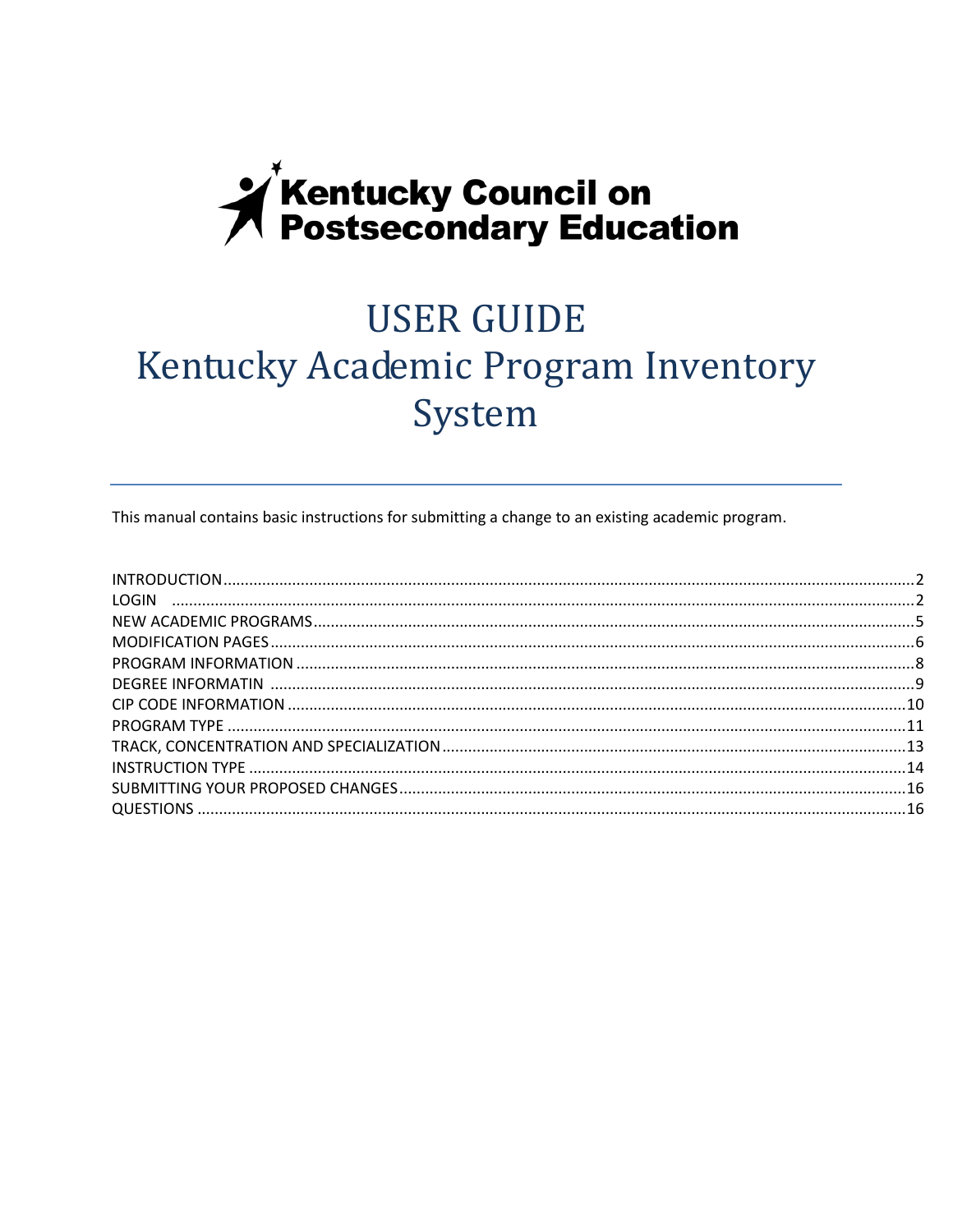#### **Introduction**

The Program Inventory is maintained by the Kentucky Council on Postsecondary Education and is updated when a new program is approved or when an institution requests changes.

#### **Login**

You must have authorization to access the program inventory. To obtain a username and password, contact the KPEDS administrator at your institution. If you need the name of that contact, email the request to **KPEDSQuestions@ky.gov**.

To log in:

- Go to the Kentucky Postsecondary Education Data System (KPEDS) at http://kpeds.ky.gov/
- Enter your username and password.

| Kentucky Postsecondary Education Data System (KPEDS)                                                                                                                                                                                                                                                       |
|------------------------------------------------------------------------------------------------------------------------------------------------------------------------------------------------------------------------------------------------------------------------------------------------------------|
| Please enter your KPEDS username and password. If you have forgotten your password or would like to change your password, use the Reset Your Password<br>feature below. If you have forgotten your username, contact the KPEDS help desk at kpedshelp@ky.gov for assistance between 8:00am and 4:30pm EST. |
| Username:<br>Password:<br>Login<br><b>Reset Your Password</b>                                                                                                                                                                                                                                              |
| For authorized KPEDS users only. For public reports and statistics, please visit the Kentucky Postsecondary Education Data Portal.<br>If you experience technical difficulties with the application, please contact the KPEDS Help Desk by email: kpedshelp@ky.gov.                                        |
| <b>KENTUCKY COUNCIL ON</b><br>POSTSECONDARY EDUCATION                                                                                                                                                                                                                                                      |

Once you log in, you will see a screen similar to the one on the next page. (Users may have access to different systems within the KPEDS portal and will see different options on their screens.)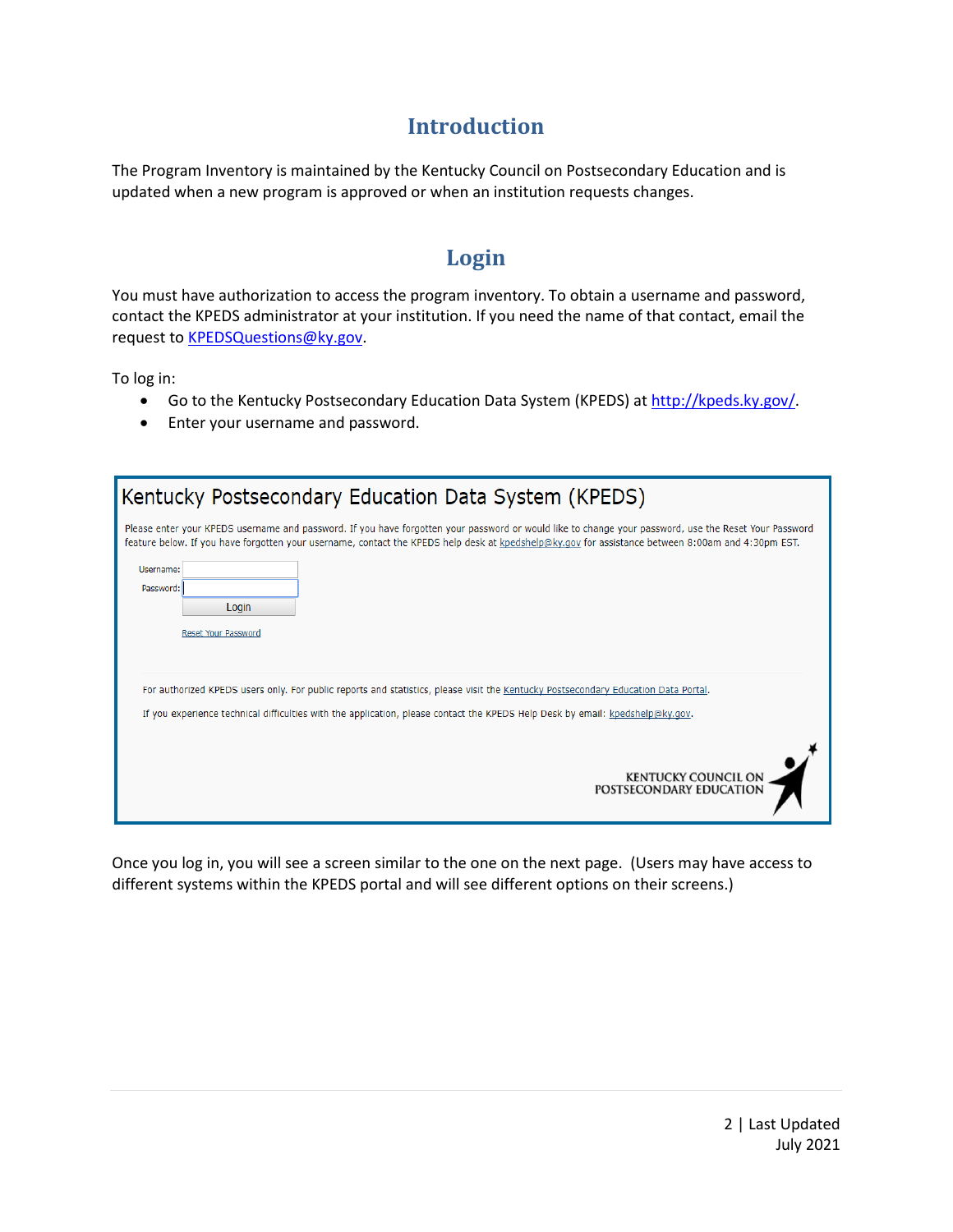#### Select "Program Management" and then "Program Inventory."

| Kentucky Postsecondary Education Data System (KPEDS)                                                                                                                                                                                                                                                                                   |
|----------------------------------------------------------------------------------------------------------------------------------------------------------------------------------------------------------------------------------------------------------------------------------------------------------------------------------------|
| Please select from the following options:                                                                                                                                                                                                                                                                                              |
| <b>KATS</b><br>Manage institutions, sites, modules, collections, users, organizational charts and system messages.                                                                                                                                                                                                                     |
| <b>KPEDS NG</b><br>KPEDS - the next generation                                                                                                                                                                                                                                                                                         |
| Program Management<br>Manage academic programs by submitting notification of intent for new programs or by reviewing, submitting or editing proposed programs via<br>Kentucky Postsecondary Program Proposal System (KPPPS) or Kentucky Licensed Postsecondary Program Proposal System (KLPPPS). Manage<br>existing program inventory. |
| Admin reports<br>View Administrative Reports (for admins only)                                                                                                                                                                                                                                                                         |
| Logout                                                                                                                                                                                                                                                                                                                                 |
| For authorized KPEDS users only. For public reports and statistics, please visit the Kentucky Postsecondary Education Data Portal.                                                                                                                                                                                                     |
| If you experience technical difficulties with the application, please contact the KPEDS Help Desk by email: kpedshelp@ky.gov.                                                                                                                                                                                                          |
| <b>KENTUCKY COUNCIL ON</b><br>POSTSECONDARY EDUCATION                                                                                                                                                                                                                                                                                  |



3 | Last Updated July 2021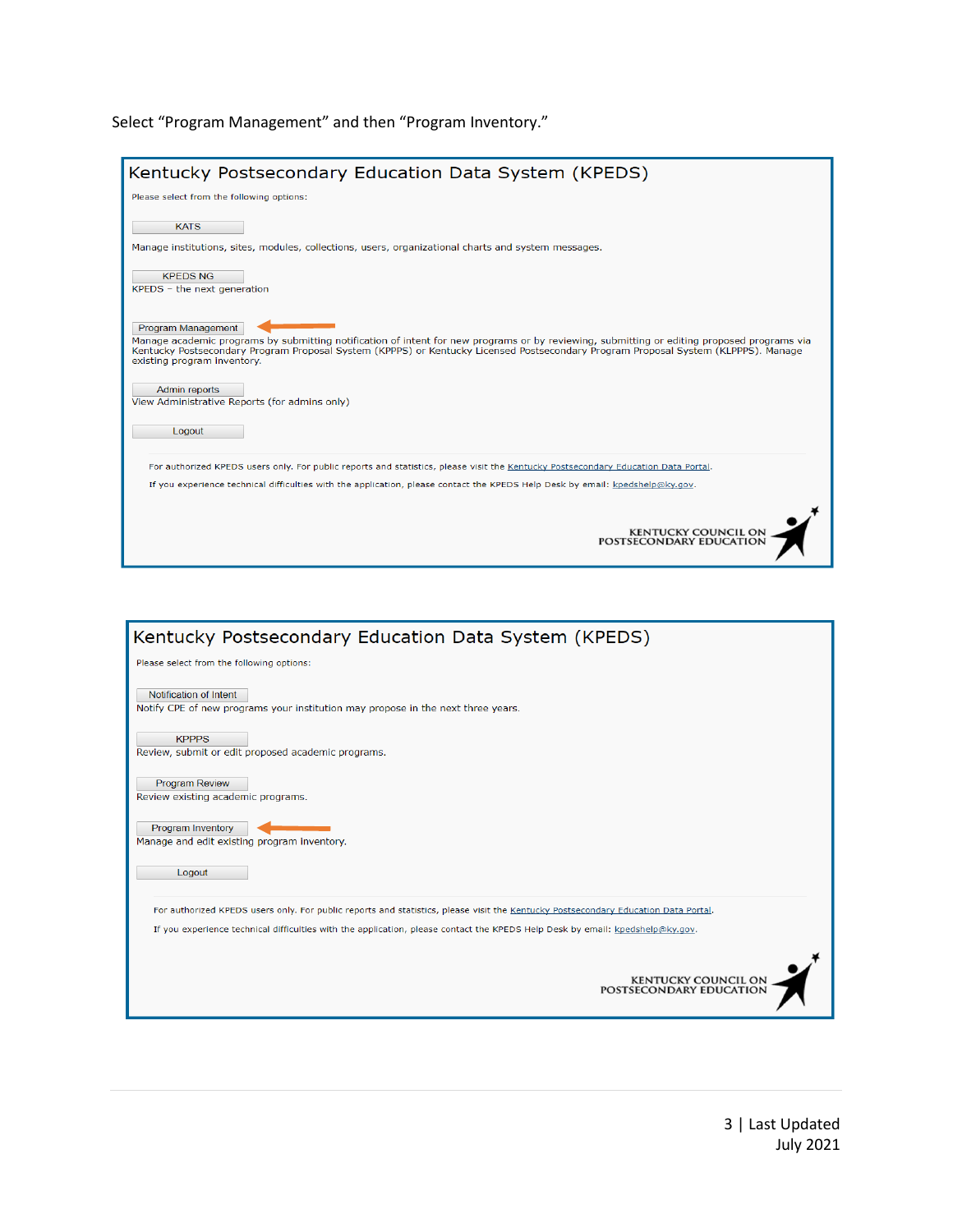|                                   | <b>Manage Program Modifications</b>   | Only your institution's<br>programs are visible           |                                                                |
|-----------------------------------|---------------------------------------|-----------------------------------------------------------|----------------------------------------------------------------|
| <b>Search Existing Program</b>    | Institution : All                     | Filter by degree level (e.g.<br>associate, baccalaureate, | <b>Submitted Modifications:</b><br>Sector $1: 0$ Sector $2: 0$ |
| View all programs that            | Program Title :<br>Degree Level : All | etc.)                                                     |                                                                |
| were changed in a<br>certain year | CIP 2 Digits : Select                 |                                                           |                                                                |
|                                   | Year Submitted : All                  |                                                           |                                                                |
|                                   | Processing Status : Select            |                                                           |                                                                |
|                                   | Program Status: Select                |                                                           |                                                                |
|                                   |                                       | Include Inactive Institutions                             |                                                                |
|                                   | OR                                    |                                                           |                                                                |
| <b>Search only Active</b>         | CPE Program ID:                       |                                                           |                                                                |
| programs, for example             | Search                                | Clear                                                     |                                                                |
| <b>Total Record Count:</b>        |                                       |                                                           | Export: 3                                                      |

On the Home Screen, you can search for a program through any of the search parameters.

| <b>Manage Program Inventory</b> |                                                                        |                     |                           |                                                            |                                    |                                    |
|---------------------------------|------------------------------------------------------------------------|---------------------|---------------------------|------------------------------------------------------------|------------------------------------|------------------------------------|
|                                 |                                                                        |                     |                           |                                                            |                                    |                                    |
| <b>Search Existing Programs</b> |                                                                        |                     |                           |                                                            |                                    |                                    |
|                                 |                                                                        |                     |                           | <b>Submitted Modifications:</b><br>Sector 1: 0 Sector 2: 0 |                                    |                                    |
|                                 | <b>Institution : Morehead State University</b>                         |                     | ٠                         |                                                            |                                    |                                    |
|                                 | Program Title :                                                        |                     |                           |                                                            |                                    |                                    |
|                                 | Degree Level : All                                                     |                     | $\blacktriangledown$      |                                                            |                                    |                                    |
|                                 | CIP 2 Digits : 44-Public Administration and Social Service Professions |                     | $\blacktriangledown$      |                                                            |                                    |                                    |
|                                 | Year Submitted: All                                                    |                     | $\blacktriangledown$      |                                                            |                                    |                                    |
|                                 | Processing Status : Select                                             |                     | ۰                         |                                                            |                                    |                                    |
|                                 | Program Status: Active                                                 |                     | $\blacktriangledown$      |                                                            |                                    |                                    |
|                                 | Include Inactive Institutions<br><b>OR</b>                             |                     |                           |                                                            |                                    |                                    |
|                                 | CPE Program ID:                                                        |                     |                           |                                                            |                                    |                                    |
|                                 |                                                                        |                     |                           |                                                            |                                    |                                    |
|                                 | <b>Search</b>                                                          | <b>Clear</b>        |                           |                                                            | Export: $\boxed{\bullet}$ <b>2</b> |                                    |
| <b>Total Record Count: 3</b>    |                                                                        |                     |                           | Program<br><b>Status</b>                                   | CIP                                | <b>Processing</b><br><b>Status</b> |
| <b>Institution Name</b>         | <b>Program Title</b>                                                   | <b>Degree Level</b> | <b>Degree Designation</b> |                                                            |                                    |                                    |
| Morehead State University       | <b>Public Administration</b>                                           | Master's            | <b>MPA</b>                | Active (A)                                                 | 44.0401                            |                                    |
| Morehead State University       | *Chemical Dependency Counselor<br><b>Certification Program</b>         | Post-Baccalaureate  | GCERT1                    | Active (A)                                                 | 44.0701                            | SUBMITTED<br><b>APPROVED</b>       |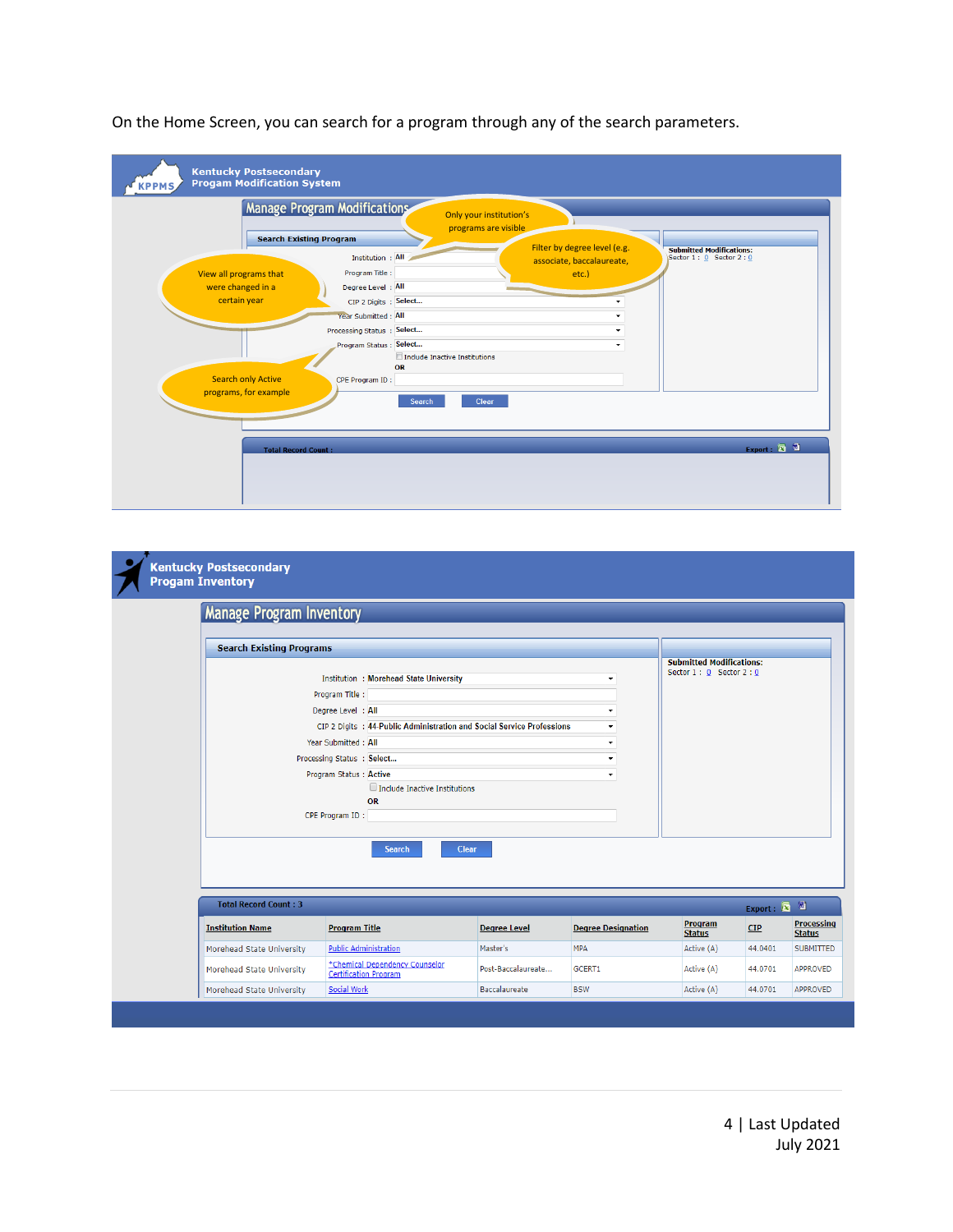To select the program, click on the highlighted link in blue.

#### **New Academic Programs**

When a new program is approved, it is automatically added to the inventory in "Pending Implementation" status. Once the program is implemented, it is the institution's responsibility to change the status to "Active" and to enter all required fields.

|                     | Return                                     |                                                               |  |  |
|---------------------|--------------------------------------------|---------------------------------------------------------------|--|--|
| <b>View Program</b> |                                            | <b>Modify</b><br>Program Status: Pending Implementation       |  |  |
|                     | <b>Program Information:</b>                |                                                               |  |  |
|                     | Institution Program Title :                | <b>Automotive Technology</b>                                  |  |  |
|                     | CIP Program Title :                        | Automobile/Automotive Mechanics Technology/Technician         |  |  |
|                     | CPE Program ID :                           | 14072                                                         |  |  |
|                     | Specialized Accrediting Agency : :         | No                                                            |  |  |
|                     | <b>Degree Information:</b>                 |                                                               |  |  |
|                     | Degree Level:                              | Associate                                                     |  |  |
|                     |                                            | Degree Designation: AAS ASSOCIATE OF APPLIED SCIENCE          |  |  |
|                     | <b>CIP Code Information:</b>               |                                                               |  |  |
|                     | CIP Code (2 Digits) :                      | 47 Mechanic and Repair Technologies/Technicians               |  |  |
|                     | CIP Code:                                  | 47.0604 Automobile/Automotive Mechanics Technology/Technician |  |  |
| Program Type:       |                                            |                                                               |  |  |
|                     | Minimum Credit Hours Required for Degree : |                                                               |  |  |
|                     | Maximum Credit Hours Required for Degree : |                                                               |  |  |
|                     | Academic Common Market :                   |                                                               |  |  |
|                     | Program Type :                             | <b>Single Institution</b>                                     |  |  |
|                     |                                            |                                                               |  |  |

Click on the "Modify" link at the top right.

Choose the "Program Action" drop down box which will allow you to "Activate Program."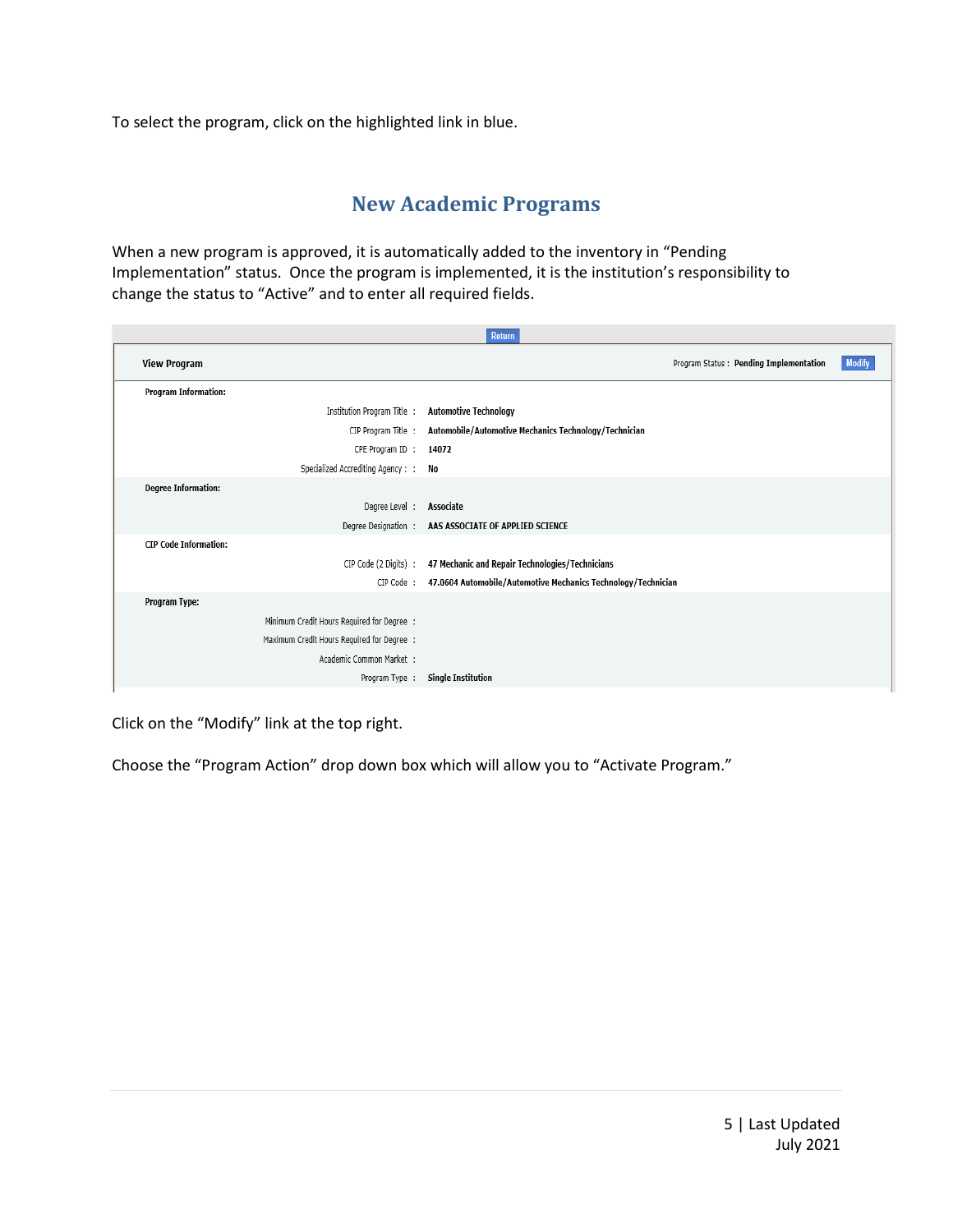#### **Modifications**

To modify the program, click on the "Modify" link at the top right. You can also view previous changes made in the online system by clicking "History." If no changes have been made to the program in the system before, you will not see a "History" button.

| <b>Modify Program</b>           | Program Status: Pending Implementation                                   |
|---------------------------------|--------------------------------------------------------------------------|
| <b>Program Information:</b>     |                                                                          |
| Processing Status: INCOMPLETE   |                                                                          |
|                                 | Automotive Technology                                                    |
| * Institution Program Title:    |                                                                          |
|                                 | CIP Program Title: Automobile/Automotive Mechanics Technology/Technician |
| CPE Program Id: 14072           |                                                                          |
| Specialized Accrediting Agency: | $OYes$ No                                                                |
| Program Action: Select          | $\checkmark$                                                             |
| <b>Degree Information:</b>      |                                                                          |
| Degree Level : A - Associate    |                                                                          |
| -sk<br>Degree Designation :     | ASSOCIATE OF APPLIED SCIENCE (AAS)<br>$\checkmark$                       |
|                                 | <b>Clear</b><br>Add                                                      |
|                                 | AAS                                                                      |

|                                                | <b>Murray State University</b>                                                  |                         |                          |
|------------------------------------------------|---------------------------------------------------------------------------------|-------------------------|--------------------------|
|                                                | MURRAY<br>STATE<br>UNIVERSITY<br>Marias, Ericaday<br>40.0501-Chemistry, General |                         |                          |
|                                                | Return                                                                          |                         |                          |
| <b>View Program</b>                            |                                                                                 | Program Status : Active | History<br><b>Modify</b> |
| <b>Program Information:</b>                    |                                                                                 |                         |                          |
| Institution Program Title :                    | <b>Chemistry</b>                                                                |                         |                          |
| CIP Program Title :                            | <b>Chemistry, General</b>                                                       |                         |                          |
| CPE Program ID :                               | 2314                                                                            |                         |                          |
| Specialized Accrediting Agency: :              | <b>No</b>                                                                       |                         |                          |
| <b>Degree Information:</b>                     |                                                                                 |                         |                          |
| Degree Level :                                 | <b>Baccalaureate</b>                                                            |                         |                          |
| Degree Designation :                           | BA;BS                                                                           |                         |                          |
| <b>CIP Code Information:</b>                   |                                                                                 |                         |                          |
| CIP Code (2 Digits) :                          | <b>40 Physical Sciences</b>                                                     |                         |                          |
| CIP Code :                                     | 40.0501 Chemistry, General                                                      |                         |                          |
| <b>Program Type:</b>                           |                                                                                 |                         |                          |
| Minimum Credit Hours Required for Degree :     | 120                                                                             |                         |                          |
| Maximum Credit Hours Required for Degree : 127 |                                                                                 |                         |                          |
| Academic Common Market :                       |                                                                                 |                         |                          |
| Program Type :                                 | <b>Single Institution</b>                                                       |                         |                          |
|                                                |                                                                                 |                         |                          |
| <b>All State</b><br><b>START OF</b>            |                                                                                 |                         |                          |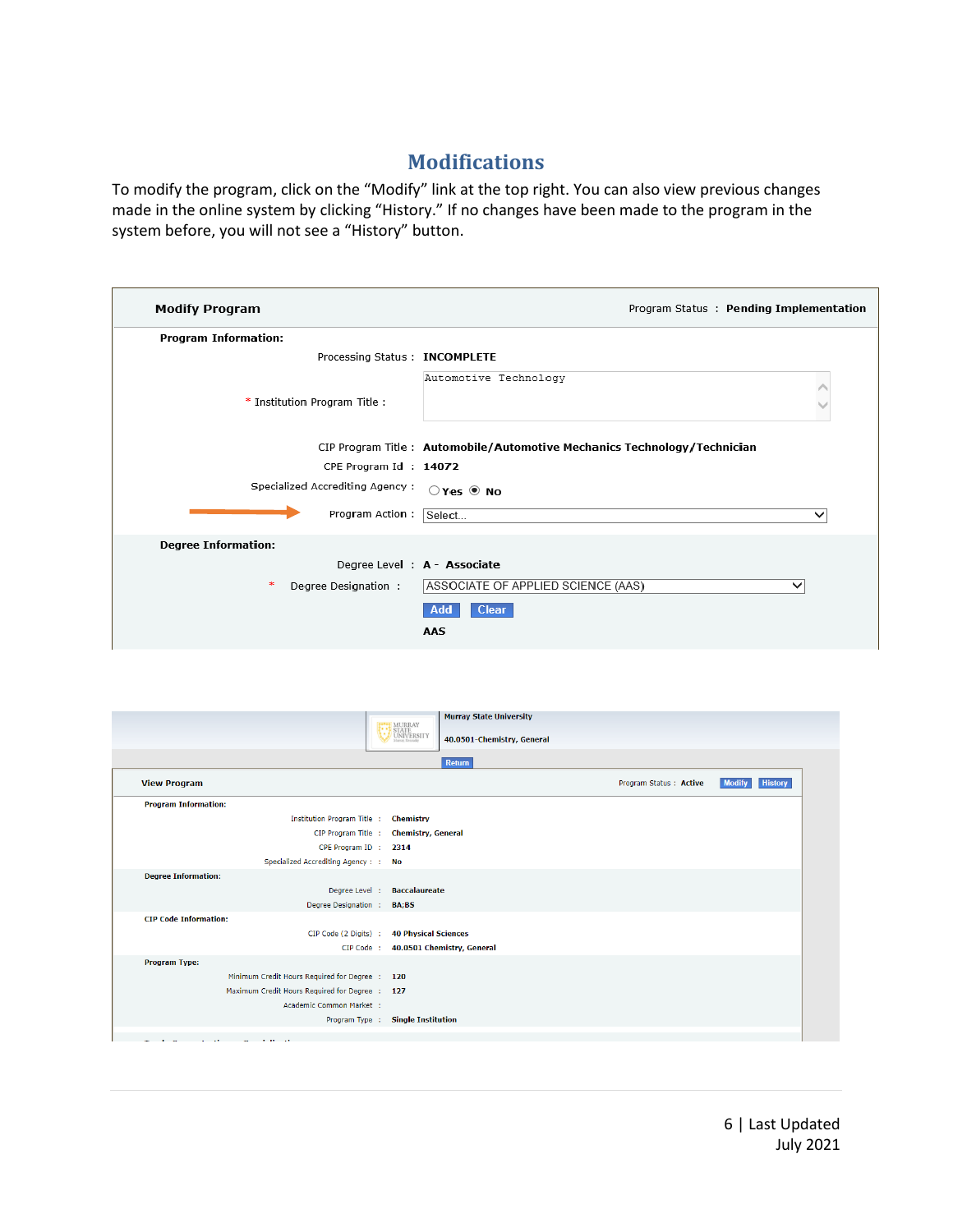After clicking "Modify," the program entry will open up. The left side of the page (View Program) includes the current information. You will make changes on the right side of the page (Modify Program).

Note that an asterisk next to a field denotes the information is required.

|                                                   |                                                                                               | <b>Morehead State University</b>                                                      |                                                                                       |
|---------------------------------------------------|-----------------------------------------------------------------------------------------------|---------------------------------------------------------------------------------------|---------------------------------------------------------------------------------------|
|                                                   |                                                                                               | <b>MPA-MASTER OF PUBLIC ADMINISTRATION</b><br>44.0401-Public Administration           |                                                                                       |
|                                                   |                                                                                               | Return                                                                                |                                                                                       |
|                                                   |                                                                                               |                                                                                       |                                                                                       |
| <b>View Program</b>                               | <b>History</b><br>Program Status : Active                                                     | <b>Modify Program</b>                                                                 | Program Status : Active (A)                                                           |
| <b>Program Information:</b>                       |                                                                                               | <b>Program Information:</b>                                                           |                                                                                       |
| Institution Program Title : Public Administration |                                                                                               | Processing Status: SUBMITTED                                                          |                                                                                       |
|                                                   | CIP Program Title : Public Administration                                                     |                                                                                       | Public Administration                                                                 |
| CPE Program ID : 8239                             |                                                                                               | <b>Institution Program</b><br>Title:                                                  |                                                                                       |
| Specialized Accrediting Agency: : Yes             |                                                                                               |                                                                                       |                                                                                       |
| <b>Degree Information:</b>                        |                                                                                               |                                                                                       | CIP Program Title: Public Administration                                              |
| Degree Level : Master's                           |                                                                                               | CPE Program Id: 8239                                                                  |                                                                                       |
|                                                   | Degree Designation : MPA MASTER OF PUBLIC ADMINISTRATION                                      | Specialized Accrediting Agency :                                                      | $\circ$ Yes $\circ$ No                                                                |
| <b>CIP Code Information:</b>                      |                                                                                               |                                                                                       |                                                                                       |
|                                                   | CIP Code (2 Digits) : 44 Public Administration and Social Service Professions                 | Program Action : Select                                                               |                                                                                       |
|                                                   | CIP Code: 44.0401 Public Administration                                                       | <b>Degree Information:</b>                                                            |                                                                                       |
| <b>Program Type:</b>                              |                                                                                               | Degree Level : M - Master's                                                           |                                                                                       |
| Minimum Credit Hours Required for Degree : 40     |                                                                                               |                                                                                       | * Degree Designation : MASTER OF PUBLIC ADMINISTRATION (MPA)<br>$\mathbf{r}$          |
| Maximum Credit Hours Required for Degree : 43     |                                                                                               |                                                                                       | <b>Clear</b><br>Add                                                                   |
| Academic Common Market :                          |                                                                                               |                                                                                       | <b>MPA</b>                                                                            |
|                                                   | Program Type : Single Institution                                                             |                                                                                       |                                                                                       |
| <b>Track, Concentration or Specialization:</b>    |                                                                                               | <b>CIP Code Information:</b>                                                          |                                                                                       |
|                                                   | <b>Number</b><br><b>Total</b>                                                                 |                                                                                       |                                                                                       |
|                                                   | <b>Number</b><br>Number of hours<br>number<br><b>Number</b><br>of hours<br>of hours           | (Request to change CIP to a STEM+H CIP code also requires separate approval process.) |                                                                                       |
| Name<br><b>Description</b>                        | of hours<br>of<br>in.<br>in<br>in free<br><b>required</b><br>hours<br><b>Degree</b><br>quided |                                                                                       | CIP Code (2-Digits) : 44-Public Administration and Social Service Professions<br>$\;$ |
|                                                   | in track Program<br><b>electives</b><br>for<br>electives<br>Core<br>degree                    | CIP Code (6-Digits) : 44.0401-Public Administration                                   | $\sim$                                                                                |
| No records found                                  |                                                                                               | <b>Program Type:</b>                                                                  |                                                                                       |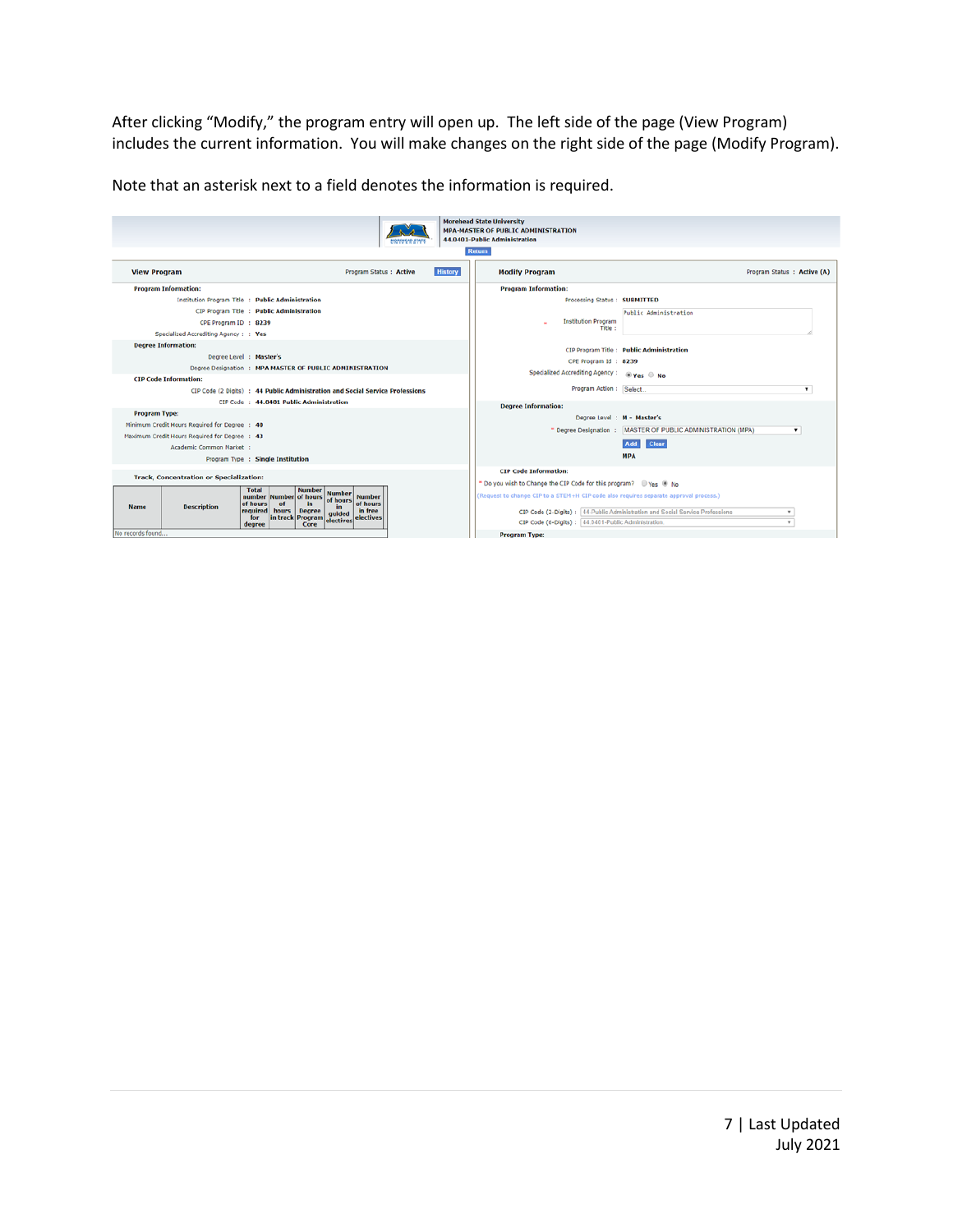## **Program Information**

In this section, you can change the program's name under "Institution Program Title" or change its status under "Program Action."

#### **Program Information:**

| Processing Status: SUBMITTED               |                                          |
|--------------------------------------------|------------------------------------------|
| Institution Program<br>ж<br>Title:         | Public Administration<br>ħ               |
|                                            | CIP Program Title: Public Administration |
| CPE Program Id: 8239                       |                                          |
| Specialized Accrediting Agency: @ Yes O No |                                          |
| Program Action:                            | Select                                   |

"Program Action" options for a currently Active program include "Suspend and Close in Five Years" or "Close Program."

- Choose "Suspend and Close in Five Years"if there will be teachouts.
- Choose "Close" if no students will be allowed to enroll in the program.

"Program Action" options for a program in "Suspend and Close in Five Years" status include "Reinstate Program" if it has been fewer than five years since program was suspended or "Close Program."

- Choose "Reinstate Program" if you plan to allow students to enroll in the program.
- Choose "Close Program" if you would like to close the program immediately. Otherwise, the program will be automatically closed after five years from the date that it was changed to suspended status.

If you select "Program Action," a "Rationale for the Program Action" will appear and must be completed before the recommendation can be submitted.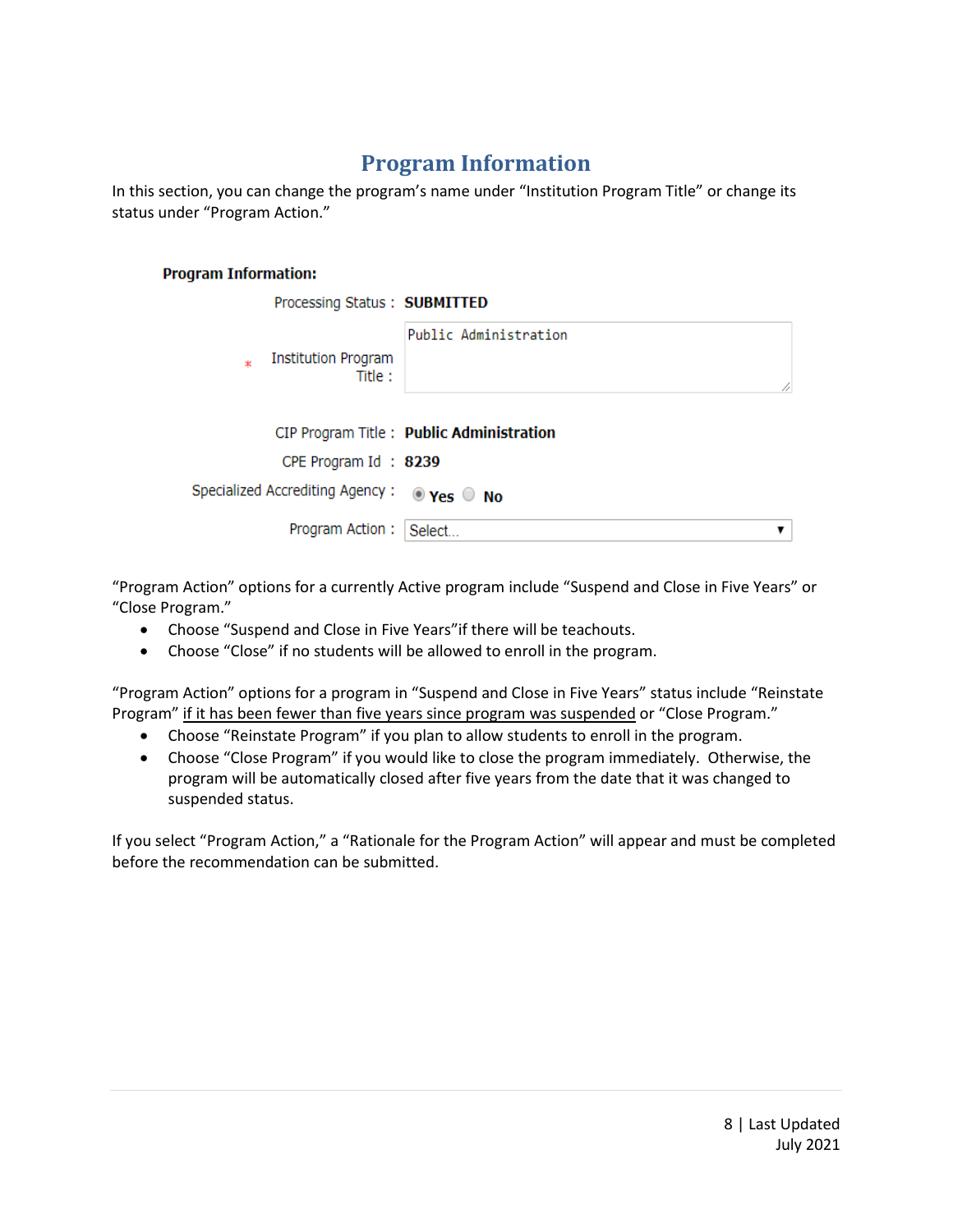#### **Degree Information**

This section allows you to edit a current degree designation or add additional degree designations.

**To change the Degree Designation, you must first "Clear" the current designation** and then "Add" the new.

A program can have multiple degree designations (e.g. BA, BS or MA, MS). To add a new Degree Designation, you simply choose from the drop-down menu and click "Add." You should not hit "Clear" and erase the current degree designation.

| <b>Degree Information:</b>                            |                                      |
|-------------------------------------------------------|--------------------------------------|
|                                                       | Degree Level : B - Baccalaureate     |
| Degree<br>$\ast$<br>Designation:                      | <b>BACHELOR OF SCIENCE (BS)</b><br>▼ |
|                                                       | <b>Clear</b><br>Add                  |
|                                                       | <b>BA;BS</b>                         |
| Rationale for Degree<br>$\ast$<br>Designation Change: |                                      |
| $\sim$<br>$\sim$<br>$\sim$                            |                                      |

Any changes to a Degree Designation requires a "Rationale for Degree Designation Change."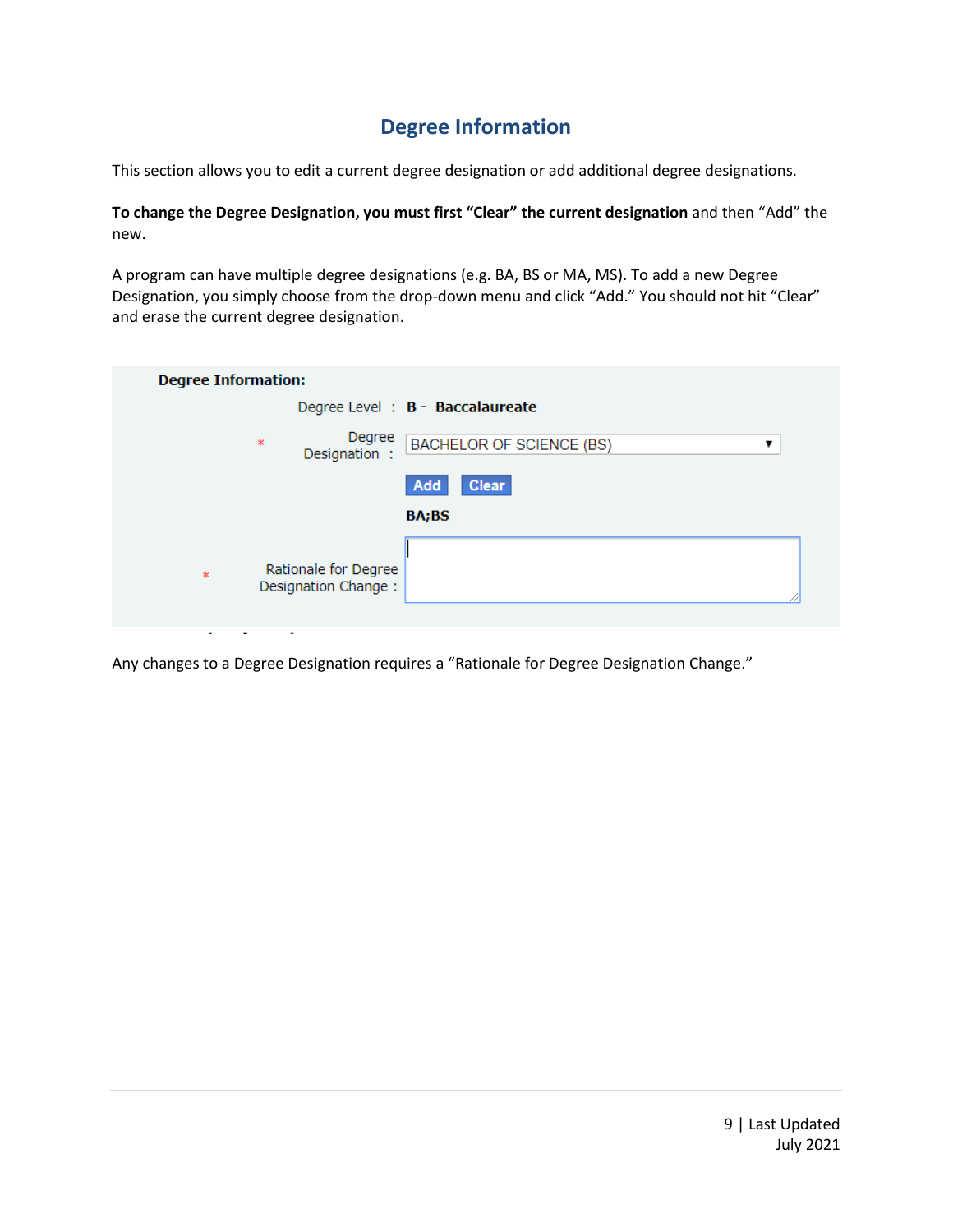#### **CIP Code Information**

CIP code changes should be exceptional because institutions are expected to select CIP codes for new programs after careful consideration of the code that most closely fits the curriculum content. After a program has been approved, requests to change CIP codes will require the institution to submit a compelling rationale and CPE staff to conduct a curriculum review.

| <b>CIP Code Information:</b>                                                       |                                                                                |
|------------------------------------------------------------------------------------|--------------------------------------------------------------------------------|
| *Do you wish to Change the CIP Code for this program?                              |                                                                                |
|                                                                                    | $\odot$ Yes $\odot$ No                                                         |
|                                                                                    | CIP Code (2-Digits): 09-COMMUNICATION, JOURNALISM, AND RELATED PROGRAMS.<br>۰. |
| CIP Code (6-Digits) : 09.0902-Public Relations/Image Management.                   | ▼                                                                              |
| CIP Code (8-Digits) :                                                              | 8-digit CIPS refer to KCTCS                                                    |
| Propose Eight Digits CIP (Enter last two digits :<br>only)                         | stackable credentials only.                                                    |
| Propose Eight Digits CIP Title :                                                   |                                                                                |
| *Has more than 50 percent of the disciplinary requirements of the program changed? |                                                                                |
|                                                                                    | $OYes$ $ONO$                                                                   |
| *Rationale for CIP Code Change:                                                    |                                                                                |
|                                                                                    |                                                                                |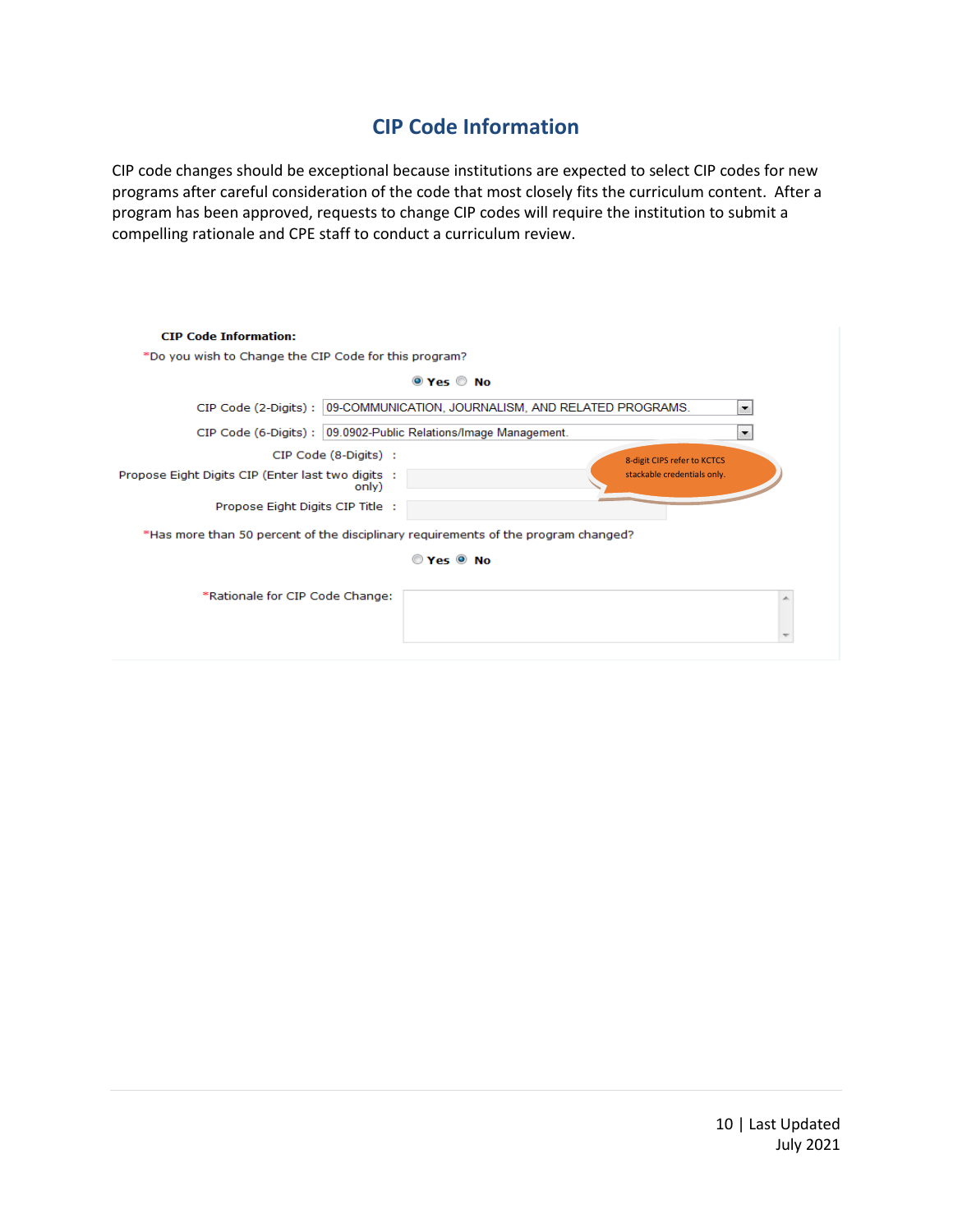#### **Program Type**

This section allows the institution to edit required credit hours, Academic Common Market status, or program type.

| <b>Program Type:</b>                                                                   |                              |
|----------------------------------------------------------------------------------------|------------------------------|
| Minimum Credit Hours Required 40<br>for Degree:                                        |                              |
|                                                                                        |                              |
| * Maximum Credit Hours Required 43                                                     |                              |
| for Degree:                                                                            |                              |
| Academic Common Market : $\bigcirc \gamma_{\textsf{es}} \bigcirc \gamma_{\textsf{do}}$ |                              |
| $\frac{1}{2}$                                                                          | Program Single Institution ▼ |
| Type:                                                                                  |                              |

For some programs, the "Minimum Credit Hours Required for Degree" and "Maximum Credit Hours Required for Degree" may be the same. However, different tracks/concentrations/specializations within a program may have different credit hour requirements. Therefore "Minimum Credit Hours Required for Degree" should reflect the requirements for the track/concentration/specialization with the fewest required credit hours and "Maximum Credit Hours Required for Degree" should reflect the requirements for the track/concentration/specialization with the higher number of required credit hours.

Academic Common Market: If an out-of-state student has requested this program, choose "Yes,"and the program will be added to the list of ACM programs. Note that this is not a required field.

The vast majority of programs are "Single Institution." An institution may only propose a change to a "Joint" program if the other institution already has the program in that CIP. Otherwise, the proposal must go through the program approval process for the institution that does not currently offer the program.

If an institution creates either a collaborative or joint program with another institution, "Program Type" should be changed accordingly and the additional required information should be entered, including the Memorandum of Agreement that outlines the terms of the collaborative or joint program.

- A collaborative program is under the sponsorship of more than one institution or organization and contains elements of resource sharing agreed upon by the partners. None of the participating institutions delivers the entire program alone, and the partners share responsibility for the program's delivery and quality. The credential awarded may indicate the collaborative nature of the program.
- A joint program is sponsored by two or more institutions leading to a single credential or degree, which is conferred by all participating institutions. None of the participating institutions delivers the entire program alone, and all partners share responsibility for all aspects of the program's delivery and quality.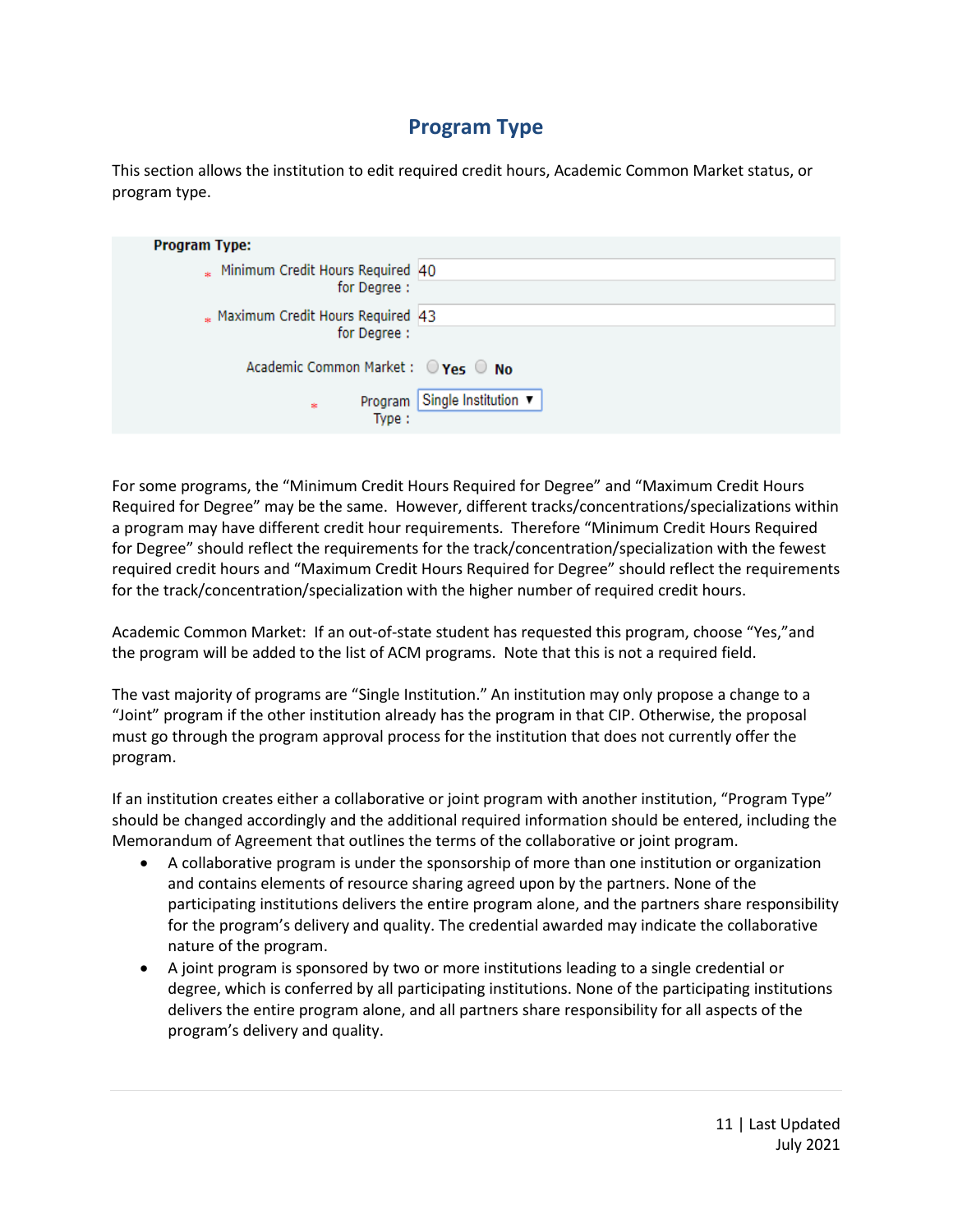#### **Collaborating Institutions:**

| Add Collaborating Institutions:                                         | Select<br>▼                          |                 |               |  |
|-------------------------------------------------------------------------|--------------------------------------|-----------------|---------------|--|
|                                                                         | <b>Add Collaborating Institution</b> |                 |               |  |
| Collaborating Institutions:                                             | <b>Institution Name</b>              |                 | <b>Remove</b> |  |
|                                                                         | No records found                     |                 |               |  |
| <b>Collaboration Memorandum Of Agreements:</b>                          |                                      |                 |               |  |
| Upload Memorandum of Agreement :<br>(MOA) for Collaborating Institution |                                      | Select File     |               |  |
|                                                                         | <b>Upload</b>                        |                 |               |  |
| Collaboration MOAs:<br>(Memorandum Of Agreement)                        | <b>File Name</b>                     | <b>Download</b> | <b>Delete</b> |  |
|                                                                         | No records found                     |                 |               |  |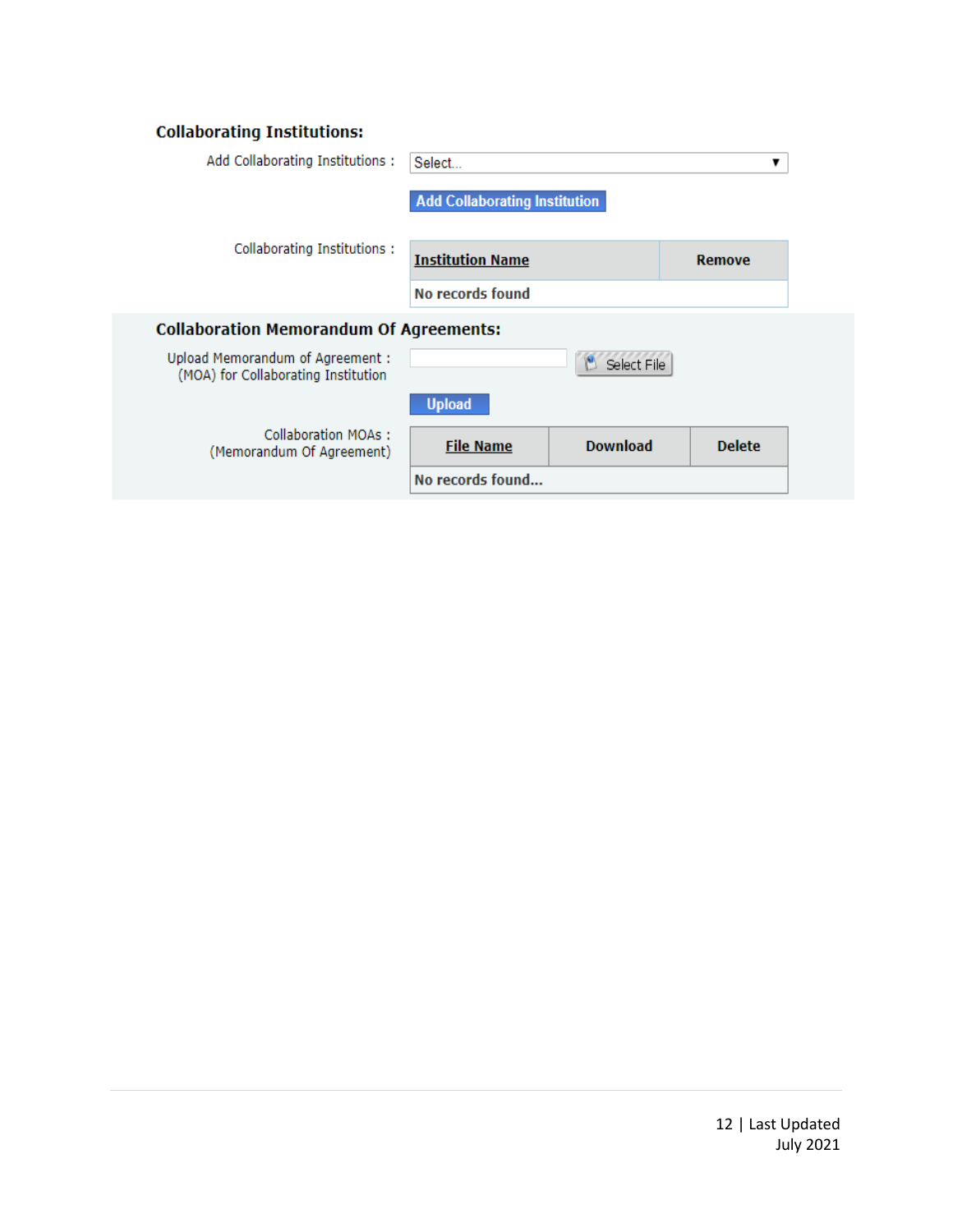### **Track, Concentration or Specialization**

You may report the addition of a new track (baccalaureate), concentration (masters), or specialization (doctorate) in this section. You can also make changes to an existing track/concentration/specialization.



#### **Track, Concentration or Specialization:**

| <b>Name</b>                         | <b>Description</b> | <b>Total</b><br>of hours<br>required hours in<br>for<br>degree | of<br>track | <b>Number</b><br>number Number of hours<br>in.<br><b>Degree</b><br><b>Program</b><br>Core | <b>Number</b><br>of hours<br>in.<br>quided<br>electives | <b>Number</b><br>of hours Edit delete<br>in free<br>electives |   |   |
|-------------------------------------|--------------------|----------------------------------------------------------------|-------------|-------------------------------------------------------------------------------------------|---------------------------------------------------------|---------------------------------------------------------------|---|---|
| Biochemistry                        |                    | 120                                                            | 12          | 32                                                                                        | 0                                                       | Ю                                                             |   |   |
| Forensics                           |                    | 120                                                            | 12          | 32                                                                                        | 0                                                       | 0                                                             |   |   |
| Polymer and<br>Materials<br>Science |                    | 120                                                            | 20          | 35                                                                                        | 0                                                       | 0                                                             | 6 |   |
| Pre-Medical/Pre-<br>Dental          |                    | 120                                                            | 9           | 32                                                                                        | O                                                       | 10                                                            |   | Ø |
| Pre-Pharmacy                        |                    | 120                                                            | 13          | 33                                                                                        | 0                                                       | 0                                                             |   |   |
| Secondary<br>Certification          |                    | 127                                                            | 33          | 34                                                                                        | O                                                       | 10                                                            |   |   |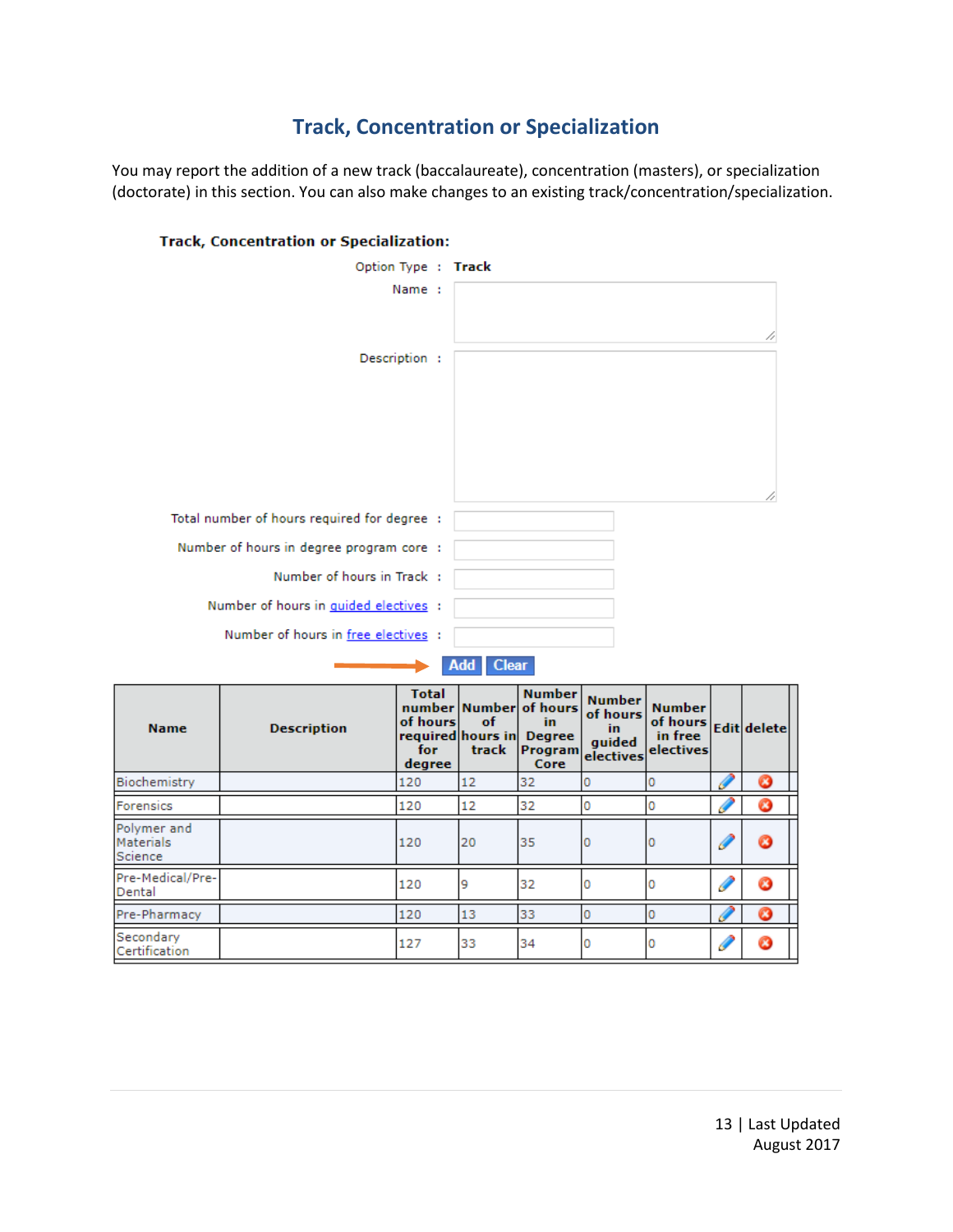#### **Instruction Type**

You may report changes in delivery modes in this section.

Note that the categories are not mutually exclusive. A program may be offered 100% face to face and 100% distance learning, for example.

If you select "Yes" for Alternative Learning Formats, you will see a list from which to select. Select all that apply.

| <b>Instruction Type:</b>                       |                                                                                                                                                                                                           |
|------------------------------------------------|-----------------------------------------------------------------------------------------------------------------------------------------------------------------------------------------------------------|
| 100% F2F in classroom :                        | $OYes$ $ONO$                                                                                                                                                                                              |
| 100% Distance Learning :                       | $OY_{PS}$ $O$ No                                                                                                                                                                                          |
| F2F/Distance Learning Hybrid :                 | $OYes$ $ONO$                                                                                                                                                                                              |
| evening/weekend classes, accelerated courses)? | Does the program use alternative learning formats (e.g. distance learning, technology-enhanced instruction,                                                                                               |
|                                                | $\odot$ Yes $\odot$ No                                                                                                                                                                                    |
| Alternative Learning Formats:                  | <b>Accelerated courses</b>                                                                                                                                                                                |
|                                                | $\square$ Courses that combine various modes of interaction, such as face-to<br>-face, videoconferencing, audio-conferencing, mail, telephone, fax, e-<br>mail, interactive television, or World Wide Web |
|                                                | $\square$ Courses with "rolling" entrance and completion times, based on<br>self-pacing                                                                                                                   |
|                                                | $\Box$ Courses with multiple entry, exit, and reentry points                                                                                                                                              |
|                                                | Distance learning                                                                                                                                                                                         |
|                                                | $\Box$ Evening/weekend/early morning classes                                                                                                                                                              |
|                                                | $\Box$ Instruction at nontraditional locations, such as employer worksite                                                                                                                                 |
|                                                | <b>Modularized courses</b>                                                                                                                                                                                |
|                                                | Technology-enhanced instruction                                                                                                                                                                           |
|                                                |                                                                                                                                                                                                           |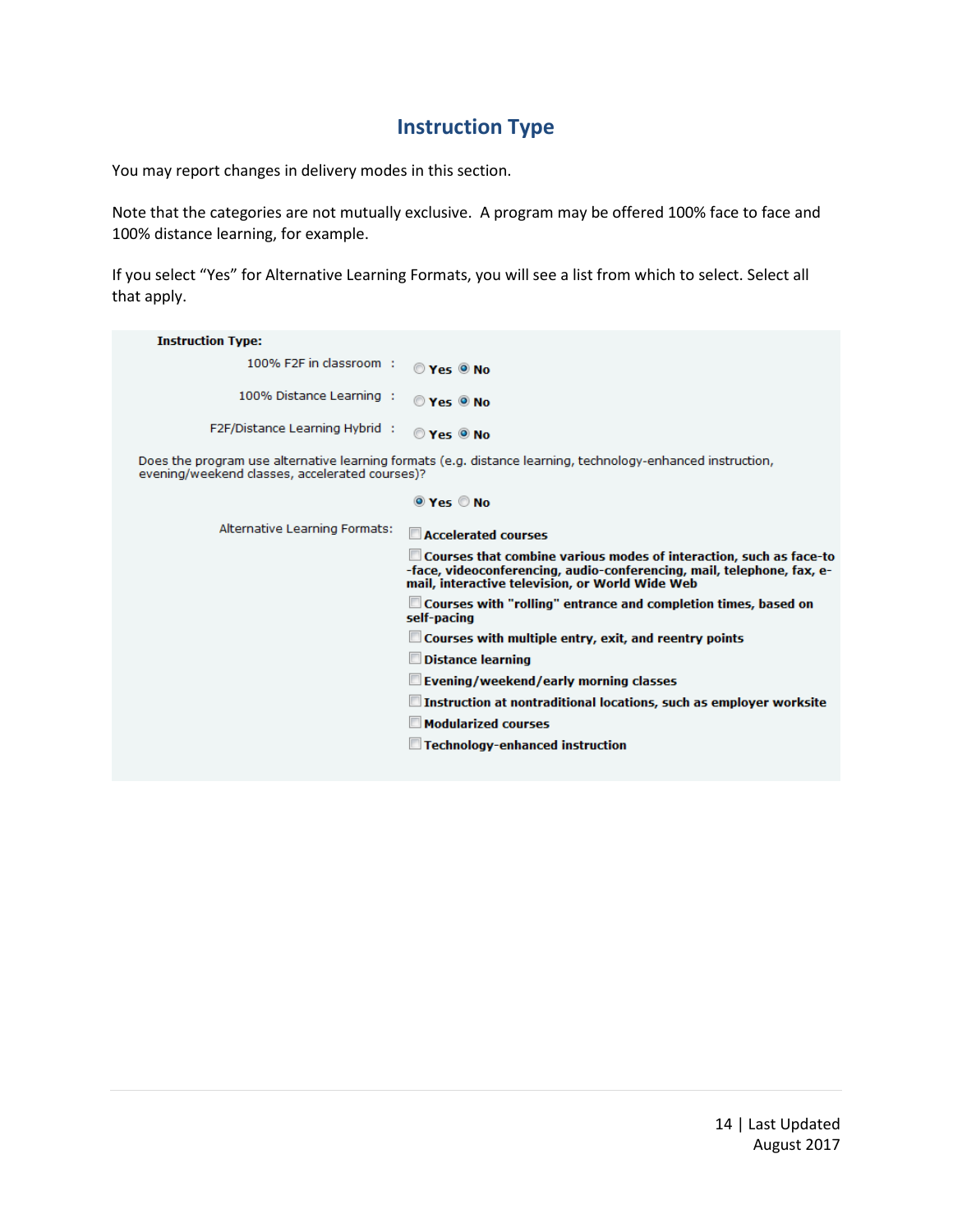# **Document Upload**

Use this section to upload any additional information related to the program.

Note that CPE staff have uploaded archived program approval letters to many programs.

**Document Upload** 

| <b>File Name</b>                      | <b>Download</b> | <b>Delete</b> |
|---------------------------------------|-----------------|---------------|
| Approval Letter<br>MoSU_M_44.0401.pdf |                 | Ø             |
| Select File                           |                 |               |
| <b>Upload</b>                         |                 |               |